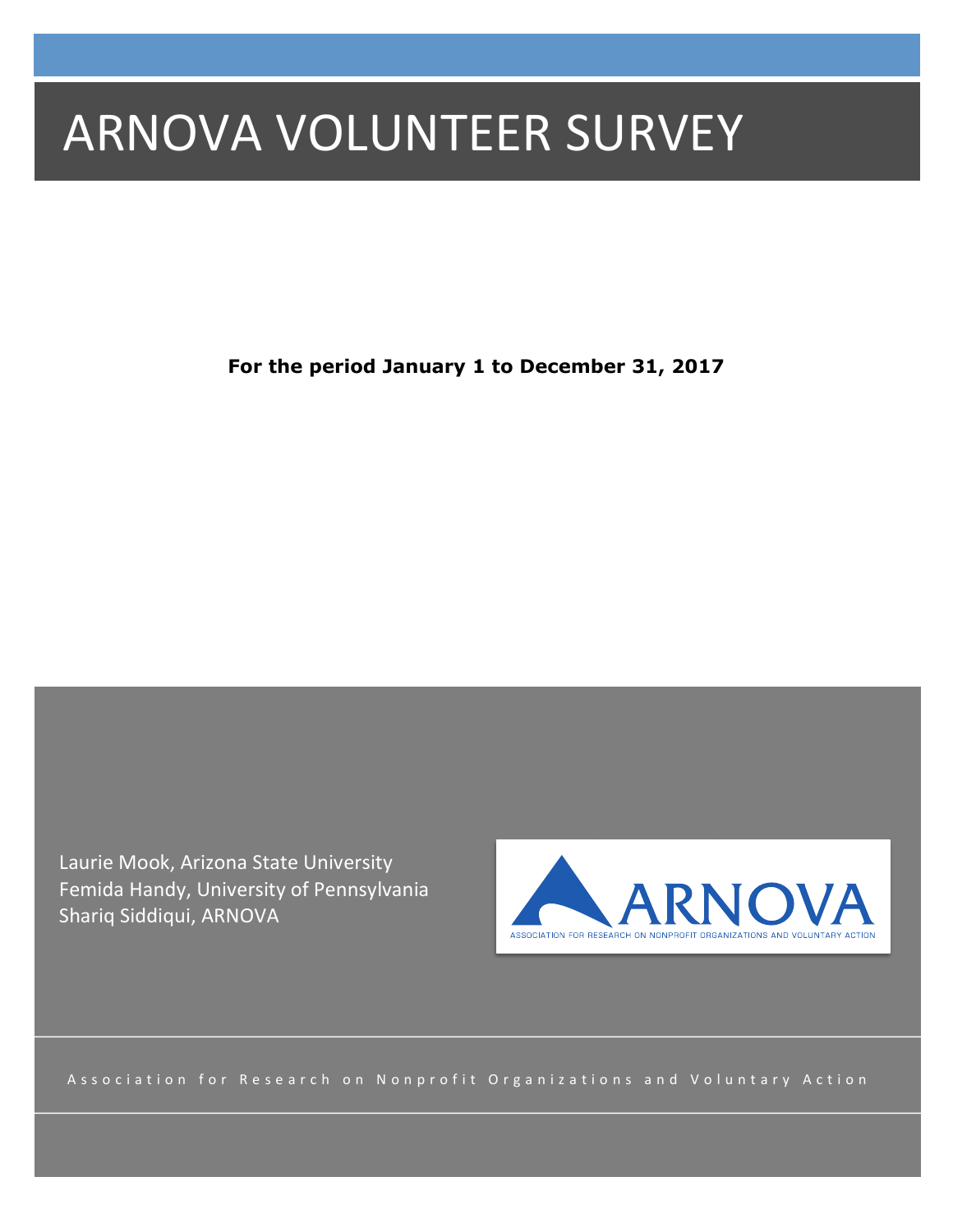# **EXECUTIVE SUMMARY**

# **ARNOVA VOLUNTEER CONTRIBUTIONS SURVEY covering the period**

## **January 1 to December 31, 2017**

A few years ago, the University of Toronto in association with ARNOVA conducted an online survey on the volunteer contributions of ARNOVA volunteers. This survey was undertaken in response to a motion passed at the 2004 ARNOVA membership meeting to account for the contribution of members' volunteer activities to ARNOVA's health and vitality.

At the 2008 ARNOVA conference in Philadelphia, there was a motion put forth and passed in the membership meeting to continue this process and recognize volunteer contributions in the annual report. To do this, an online survey will be conducted yearly, asking questions about volunteer activities with ARNOVA.

The 2017 survey was conducted by Laurie Mook, Arizona State University, Femida Handy, the University of Pennsylvania, and Shariq Siddiqui, Executive Director of ARNOVA. The survey covered the period January 1 to December 31, 2017.

Data were collected the period January 24 to March 6, 2017 by an electronic survey that was administered through Survey Monkey to 1,115 ARNOVA members. Of these, 118 were known volunteers (for instance, board, committees, special interest groups). Twelve email addresses were invalid, 27 persons opted out. The final number of respondents was 178 with 5 surveys not substantially complete leaving a total of 173 respondents, a response rate of 16.1%. For known volunteers, the response rate was 41.4%. For the remainder, the response rate was 13.4%.

The key results of the survey for the fiscal period January 1 to December 31, 2017 were:

- § Hours reported by respondents totaled 4,663. Volunteer hours for NVSQ activities were analyzed separately resulting in an addition of 5,669 hours, for a grand total of **10,332.** This is the equivalent of **5** full-time equivalent positions.
- § Non-reimbursed out-of-pocket expenses were reported to be \$4,261.
- § Total contributions in monetary terms were the equivalent of an estimated **\$447,272** for hours volunteered and **\$4,261** in non-reimbursed out-ofpocket expenses, for a total of **\$451,533**. 1

 

 $<sup>1</sup>$  All monetary figures are reported in USD.</sup>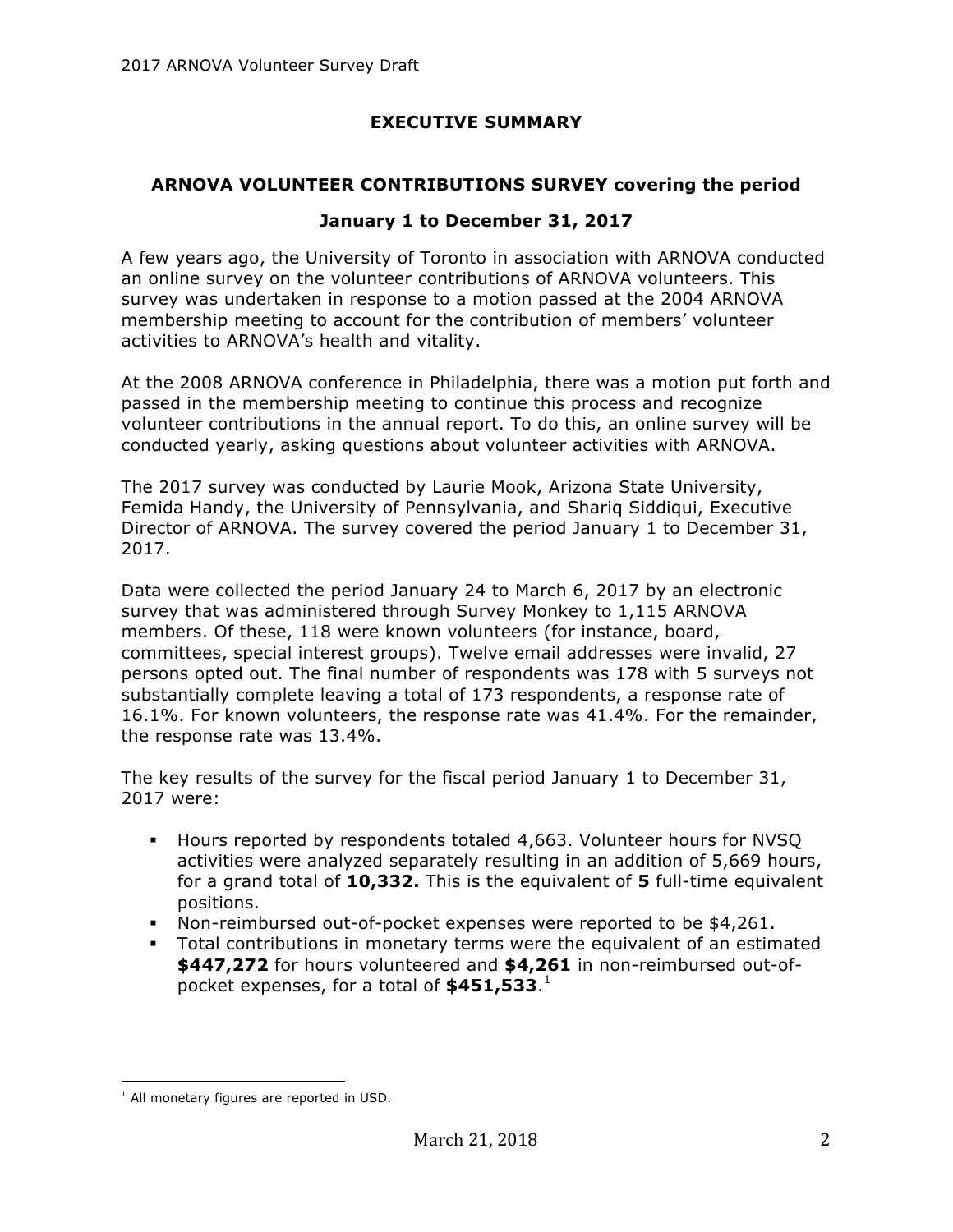## **ARNOVA VOLUNTEER CONTRIBUTIONS SURVEY covering the period January 1 to December 31, 2017**

A few years ago, the University of Toronto in association with ARNOVA conducted an online survey on the volunteer contributions of ARNOVA volunteers. This survey was undertaken in response to a motion passed at the 2004 ARNOVA membership meeting to account for the contribution of members' volunteer activities to ARNOVA's health and vitality.

At the 2008 ARNOVA conference in Philadelphia, there was a motion put forth and passed in the membership meeting to continue this process and recognize volunteer contributions in the annual report. To do this, an online survey will be conducted yearly, asking questions about volunteer activities with ARNOVA.

The 2017 survey was conducted by a team consisting of Laurie Mook, Arizona State University, Femida Handy, the University of Pennsylvania, and Shariq Siddiqui, Executive Director of ARNOVA.

# **Respondent Characteristics**

Data were collected the period January 24 to March 6, 2017 by an electronic survey that was administered through Survey Monkey to 1,115 ARNOVA members. Of these, 118 were known volunteers (for instance, board, committees, special interest groups). Twelve email addresses were invalid, 27 persons opted out. The final number of respondents was 178 with 5 surveys not substantially complete leaving a total of 173 respondents, a response rate of 16.1%. For known volunteers, the response rate was 41.4%. For the remainder, the response rate was 13.4%.

## **Findings: Hours reported on the surveys**

Of the 173 respondents, 106 (61.3%) indicated they had volunteered in the period January 1 to December 31, 2017. A total of 4,663 hours were reported through the survey (Table 1).

In addition, hours were contributed to the association journal, Nonprofit and Voluntary Sector Quarterly (NVSQ). For each submission, there are 3 reviewers, and, on average, a paper that is sent back for revisions is submitted 3 times before it is published. For 2017, NVSQ processed 423 submissions. To estimate the number hours contributed to NVSQ, we estimated 15 hours for each paper, for a total of 6,345 hours. As 56 respondents to the survey already indicated contributions totaling 676 hours related to reviewing manuscripts for NVSQ, we added an additional 5,669 hours to the hours from the survey. The total of hours therefore was **10,332**.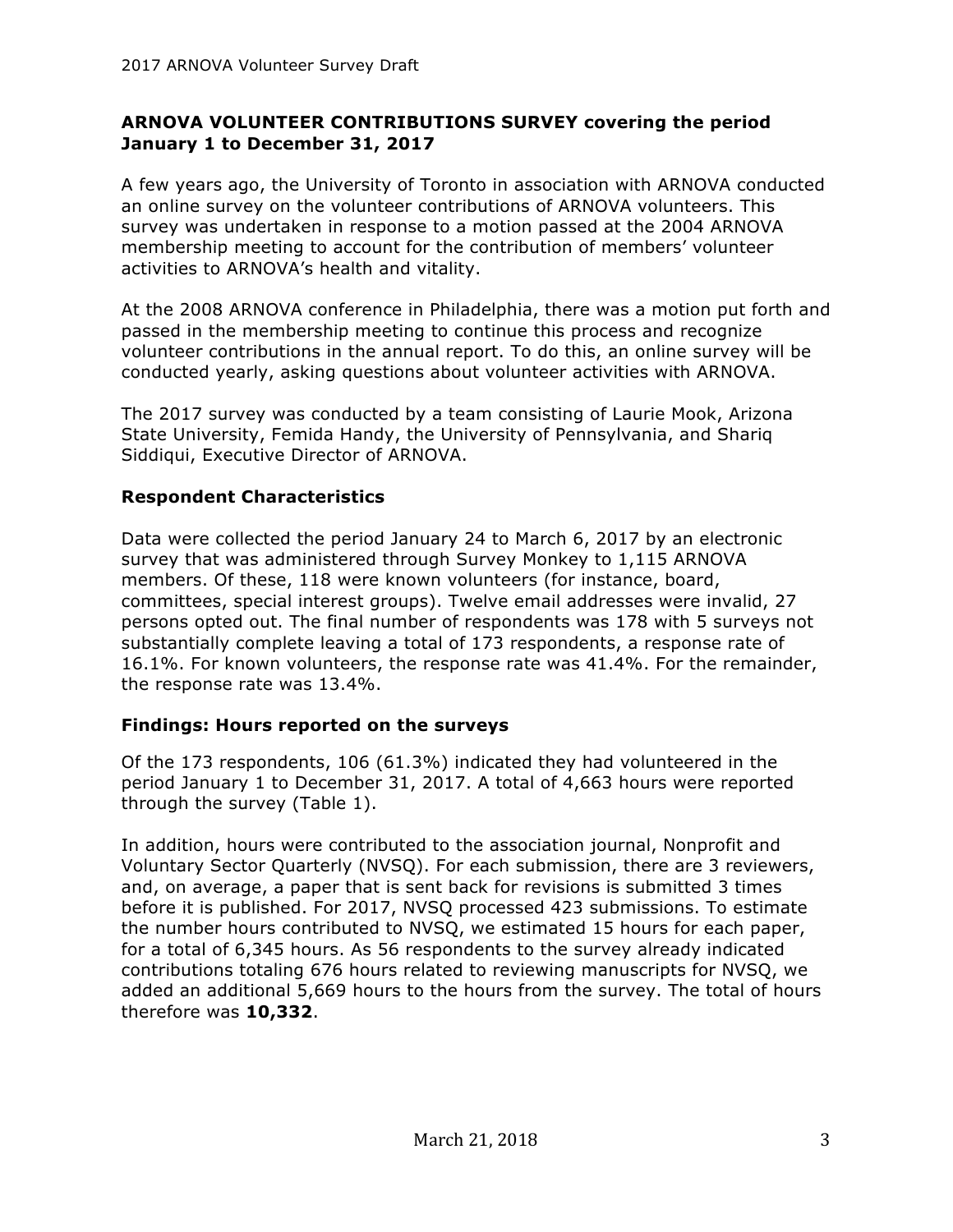|                                                  | # volunteers<br>reporting | <b>Hours</b><br>reported for<br>January 1 to<br>December 31,<br>2017 |
|--------------------------------------------------|---------------------------|----------------------------------------------------------------------|
| Hours: Board                                     | 16                        | 865                                                                  |
| Hours: Committees                                | 31                        | 761                                                                  |
| Hours: Annual conference<br>organizing           | 8                         | 230                                                                  |
| Hours: Annual conference<br>proposal reviewing   | 12                        | 100                                                                  |
| Hours: Other annual<br>conference activities     | 44                        | 598                                                                  |
| Hours: NVSQ-related<br>activities                | 56                        | 676                                                                  |
| Hours: Other publications-<br>related activities | 3                         | 7                                                                    |
| Hours: Social media                              | 8                         | 83                                                                   |
| Hours: Sections                                  | 34                        | 562                                                                  |
| Hours: Common Interest<br>Groups                 | 22                        | 209                                                                  |
| Hours: Fundraising not<br>included elsewhere     | $\overline{2}$            | 10                                                                   |
| Hours: Membership<br>recruitment                 | 8                         | 37                                                                   |
| Hours: Other                                     | 6                         | 525                                                                  |
| <b>TOTAL</b>                                     |                           | 4,663                                                                |

# **Table 1: Breakdown of volunteer hours**